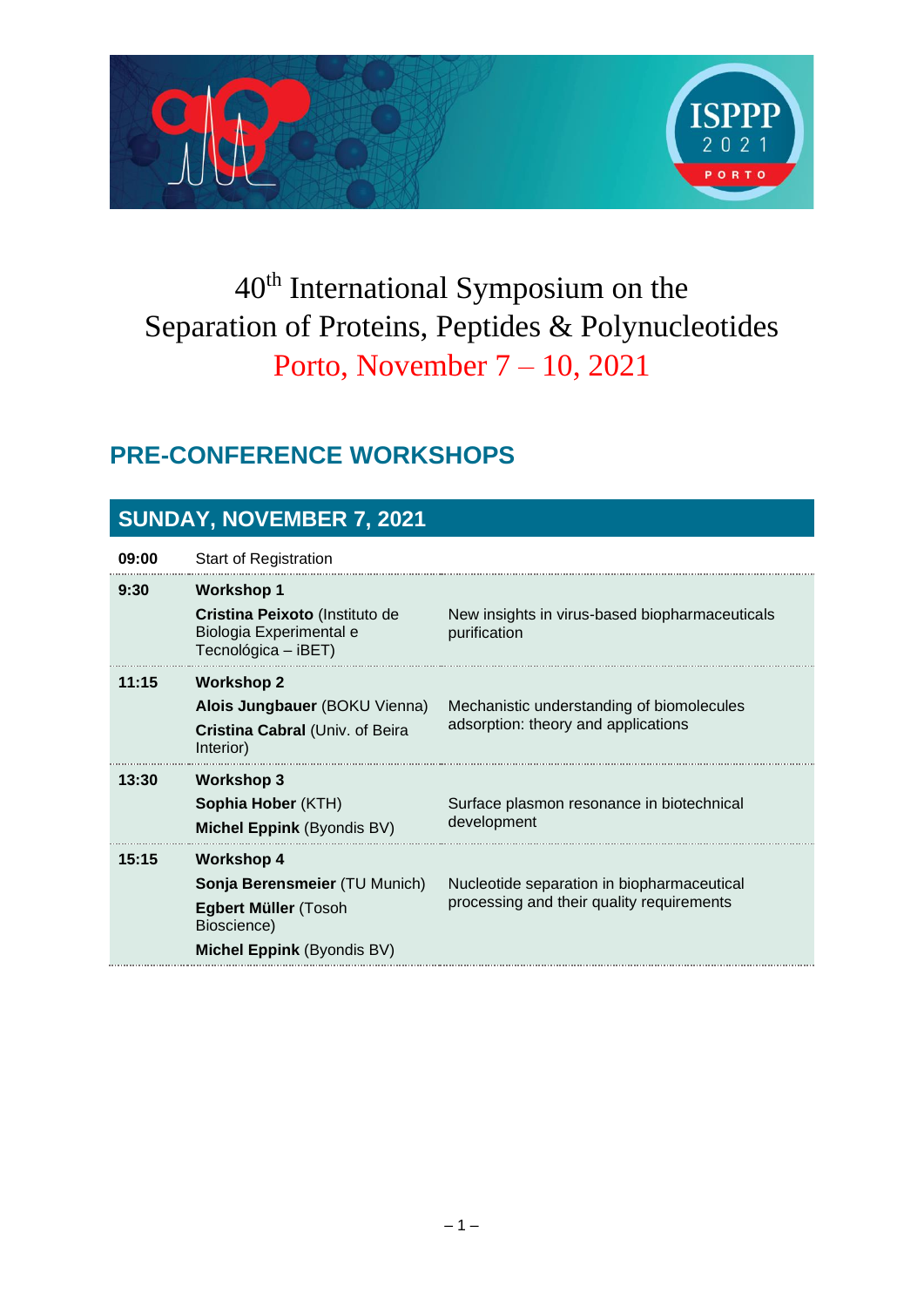

### **ISPPP CONFERENCE**

| <b>SUNDAY, NOVEMBER 7, 2021</b>                |                                             |                                                                                                            |  |
|------------------------------------------------|---------------------------------------------|------------------------------------------------------------------------------------------------------------|--|
| 17:00                                          | Welcoming Remarks by Cristina Dias-Cabral   |                                                                                                            |  |
| Key Note Lecture - Chair: Cristina Dias-Cabral |                                             |                                                                                                            |  |
| 17:30                                          | <b>Giorgio Carta</b><br>(Univ. of Virginia) | Chromatography, Adsorption Kinetics, and Purification<br>of Conformationally-Flexible Multidomain Proteins |  |
| 18:20                                          | <b>Welcome Reception</b>                    |                                                                                                            |  |

## **MONDAY, NOVEMBER 8, 2021**

| Key Note Lecture - Chair: Sophia Hober |                                                                        |                                                                                                                                                      |
|----------------------------------------|------------------------------------------------------------------------|------------------------------------------------------------------------------------------------------------------------------------------------------|
| 08:30                                  | Ruedi Aebersold<br>(ETH Zürich)                                        | Extracting new molecular biology knowledge from<br>proteins and peptides                                                                             |
|                                        | Session 1: Analytical detection technologies I - Chair: Sophia Hober   |                                                                                                                                                      |
| 09:20                                  | <b>Rainer Bischoff</b><br>(Univ. of Groningen)                         | Affinity LC-MS for high-sensitivity analysis of proteins<br>in complex biological samples                                                            |
| 09:40                                  | <b>Baubek Spanov</b><br>(Univ. of Groningen)                           | pH gradient-based cation exchange chromatography<br>for the separation of charge variants of monoclonal<br>antibodies after forced degradation study |
| 09:55                                  | <b>Christoph Gstöttner</b><br>(Leiden Univ. Medical Center)            | Affinity sheathless-CE-MS as a new tool for the<br>functional assessment of antibody - Fc receptor<br>interactions                                   |
| 10:10                                  | Elena Dominguez-Vega<br>(Leiden Univ. Medical Center)                  | Unravelling the structural and functional heterogeneity<br>of recombinant SARS-CoV-2 RBD domains                                                     |
| 10:30                                  | <b>Refreshment Break</b>                                               |                                                                                                                                                      |
|                                        | Session 2: Analytical detection technologies II - Chair: Michel Eppink |                                                                                                                                                      |
| 11:00                                  | Clara Pérez Peinado<br>(Janssen Vaccines and<br>Prevention)            | RT-MALS: Real-time analysis of product attributes in<br>downstream processing                                                                        |
| 11:20                                  | Jelle De Vos<br>(Vrije Universiteit Brussel)                           | Advances in microfluidic technology for spatial three-<br>dimensional liquid chromatography                                                          |
| 11:40                                  | <b>Juliane Diehm</b><br>(Karlsruhe Inst. of Technology)                | Development of a 3D Printed Micro Simulated Moving<br>Bed Device as Process Analytical Tool                                                          |
| 11:55                                  | <b>Robin Schiemer</b><br>(Karlsruhe Inst. of Technology)               | Advanced machine-learning methods for the analysis<br>of spectroscopic data in biopharmaceutical processes                                           |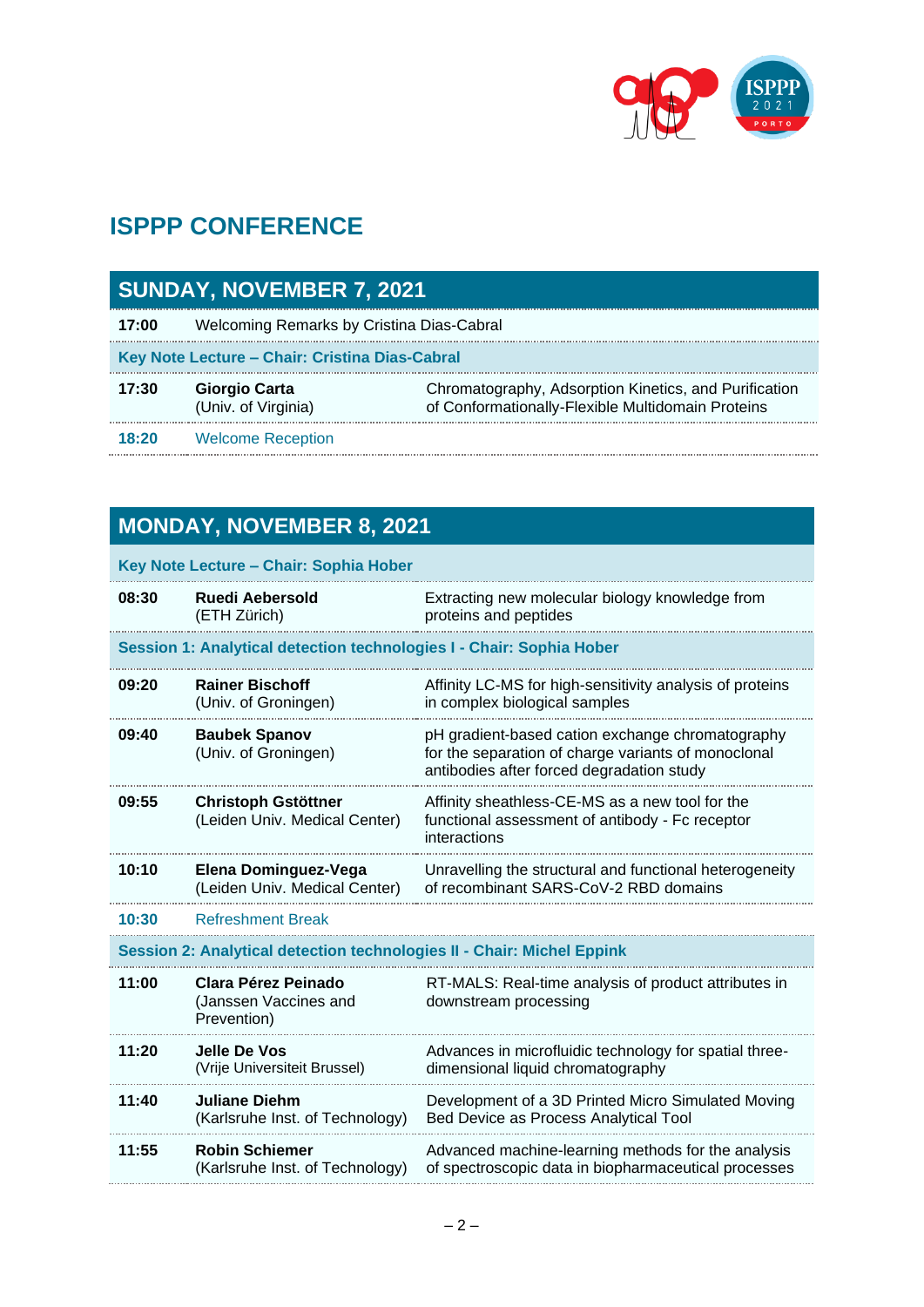

|       | Flash Session 1 - Chair: Ana Azevedo                                   |                                                                                                                                                        |
|-------|------------------------------------------------------------------------|--------------------------------------------------------------------------------------------------------------------------------------------------------|
| 12:10 | Mariachiara Conti<br>(Univ. of Edinburgh)                              | Development of glycidyl methacrylate-based platform<br>material for 3D printing stationary phases                                                      |
| 12:15 | <b>Gregory Dutra</b><br>(BOKU Vienna)                                  | 3D Printed convective media for the separation of<br>small and large biomolecules                                                                      |
| 12:18 | <b>Benjamin Summers</b><br>(Purolite)                                  | Single Step Protein Purification and Immobilisation by<br><b>New Chromalite M Chemistries</b>                                                          |
| 12:21 | Jorge Barroca-Ferreira<br>(Univ. of Beira Interior)                    | Separation of Histidine-Tagged Six-Transmembrane<br>Epithelial Antigen of the Prostate 1 from Detergent-<br>Solubilized Komagataella pastoris Extracts |
| 12:24 | <b>Francisca Silva</b><br>(Univ. of Aveiro)                            | Human serum pre-treatment: removal of abundant<br>proteins aiming the concentration of lung cancer<br>biomarkers                                       |
| 12:27 | <b>Discussion</b>                                                      |                                                                                                                                                        |
|       | Flash Session 2 - Chair: Ana Azevedo                                   |                                                                                                                                                        |
| 12:36 | <b>Ana Margarida Gonçalves</b><br>(Health Sciences Research<br>Centre) | Enhancing membrane-bound catechol-O-<br>methyltransferase activity through an ionic liquid<br>storage formulation                                      |
| 12:39 | Mafalda R. Almeida<br>(Univ. of Aveiro)                                | Purification of antileukemic drugs through silica-based<br>supported ionic liquids                                                                     |
| 12:42 | <b>Augusto Pedro</b><br>(Univ. of Aveiro)                              | Purification of interferon alpha 2b-based<br>biopharmaceuticals using ionic liquid-based<br>technologies                                               |
| 12:45 | <b>Leonor Castro</b><br>(Univ. of Aveiro)                              | Sustainable liquids support as a media for biocatalytic<br>reactions using aqueous biphasic systems                                                    |
| 12:48 | <b>Christina Wegner</b><br>(Karlsruhe Inst. of Technology)             | UV/Vis spectroscopy and Multi-Way Chemometrics for<br>Precipitation and Crystallization Process development<br>from Complex Media                      |
| 12:51 | Discussion                                                             |                                                                                                                                                        |
| 13:00 | Lunch Break                                                            |                                                                                                                                                        |
|       | Session 3: Preparative separation technologies – Chair: Aleš Podgornik |                                                                                                                                                        |
| 14:30 | <b>Nico Lingg</b><br>(acib GmbH)                                       | Affinity tag-based development and manufacturing<br>platform for non-platform proteins                                                                 |
| 14:50 | <b>Michel Eppink</b><br>(Byondis BV)                                   | Nanofibers as an alternative for fast affinity separations                                                                                             |
| 15:10 | Alexei Voloshin<br>(3M)                                                | Enabling Large Particle Chromatographic Separations<br><b>Using Advanced Materials</b>                                                                 |
| 15:30 | <b>Arne Staby</b><br>(Novo Nordisk)                                    | Complex polypeptides: Regulatory and<br>physical/chemical considerations related to<br>manufacturing processes of follow-on products                   |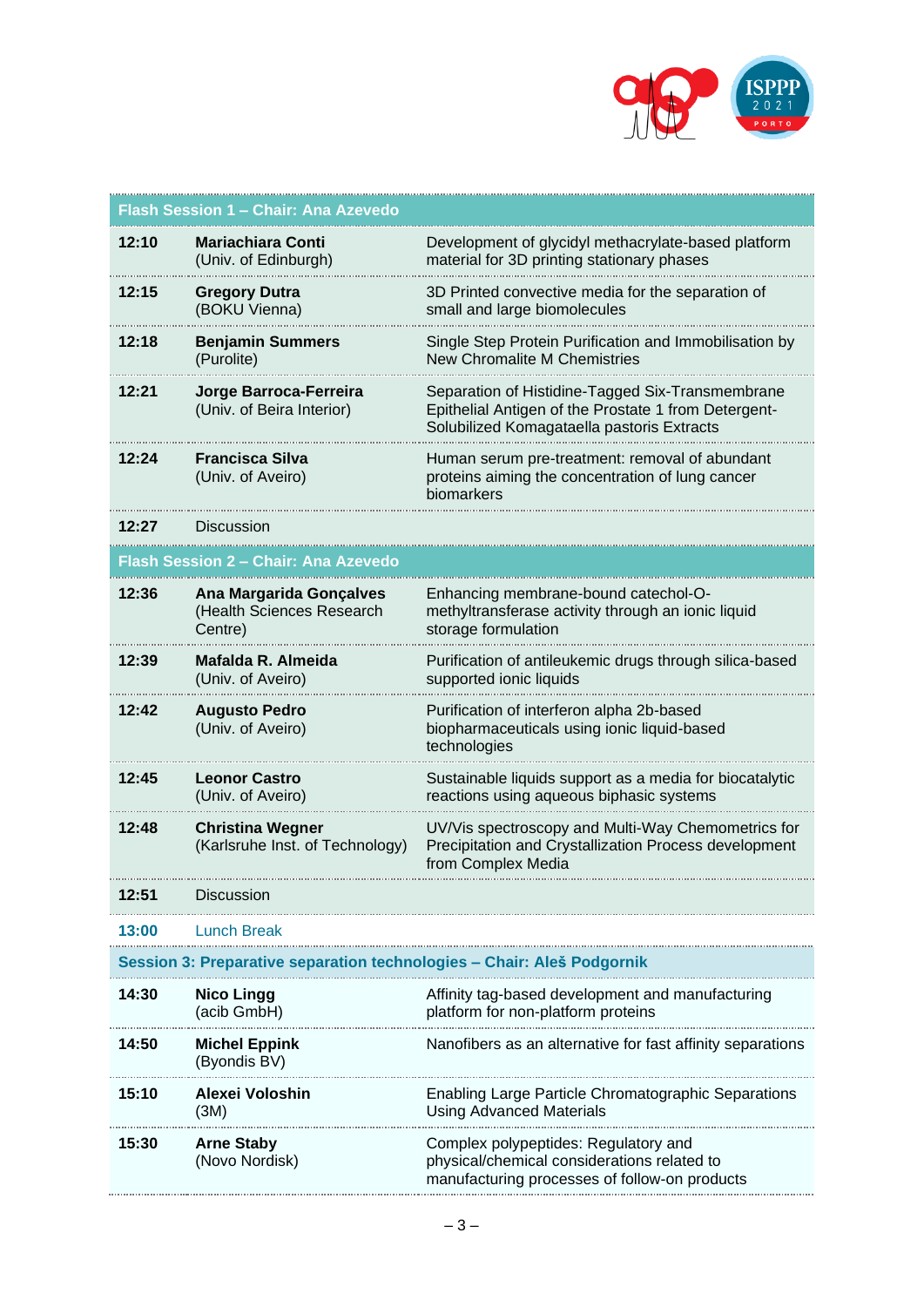

|       | Sponsored talk by Cytiva                                                      |                                                                                                                                                        |
|-------|-------------------------------------------------------------------------------|--------------------------------------------------------------------------------------------------------------------------------------------------------|
| 15:50 | <b>Clément Bassens</b><br>(Cytiva)                                            | Making tomorrow's therapies a reality, what to consider<br>when developing a chromatography toolbox approach                                           |
| 16:20 | <b>Refreshment Break</b>                                                      |                                                                                                                                                        |
|       | <b>Flash Session 3 - Chair: Alois Jungbauer</b>                               |                                                                                                                                                        |
| 16:50 | <b>Michael Schobesberger</b><br>(TU Munich)                                   | Natural magnetite ore as separation agent for valuable<br>microalgal products                                                                          |
| 16:55 | Eva Krolitzki<br>(TU Munich)                                                  | Magnetic bioseparation with bare iron oxide<br>nanoparticles on pilot scale                                                                            |
| 16:58 | Tatiana Aquiar<br>(CEB - Centre of Biological<br>Engineering, Univ. of Minho) | Affinity purification/immobilization of His-tagged<br>proteins using unmodified silica                                                                 |
| 17:01 | Jorge João<br>(IST, Univ. of Lisbon)                                          | Chromatographic purification of small heat shock<br>protein nanocages                                                                                  |
| 17:04 | Tae Keun Kim<br>(Politecnico di Milano)                                       | Experimental Design of the Multicolumn<br><b>Countercurrent Solvent Gradient Purification (MCSGP)</b><br>Unit for the Separation of PEGylated Proteins |
| 17:07 | Discussion                                                                    |                                                                                                                                                        |
|       | Flash Session 4 - Chair: Alois Jungbauer                                      |                                                                                                                                                        |
| 17:16 | <b>Daniel Komuczki</b><br>(BOKU Vienna)                                       | Media & Buffer On-Demand: Continuous<br><b>Reconstitution Directly from Solids</b>                                                                     |
| 17:19 | Lisa-Marie Herlevi<br>(Jacobs Univ. Bremen)                                   | Continuous Fluidized Bed Riser System for Bioproduct<br>Recovery employing a Double Network Hydrogel<br><b>Cation Exchange Adsorbent</b>               |
| 17:22 | <b>Yijia Guo</b><br>(Jacobs Univ. Bremen)                                     | Moving Adsorption Belt System for Continuous<br><b>Bioproduct Recovery</b>                                                                             |
| 17:25 | <b>Tiago Castanheira Silva</b><br>(TU Delft)                                  | Miniaturization of chromatographic process<br>development for fast results at minimal costs                                                            |
| 17:28 | <b>Tommaso De Santis</b><br>(acib GmbH)                                       | Economic and ecological evaluation of new processing<br>schemes for the industrial scale production of plastic-<br>dearadina enzvmes                   |
| 17:31 | Discussion                                                                    |                                                                                                                                                        |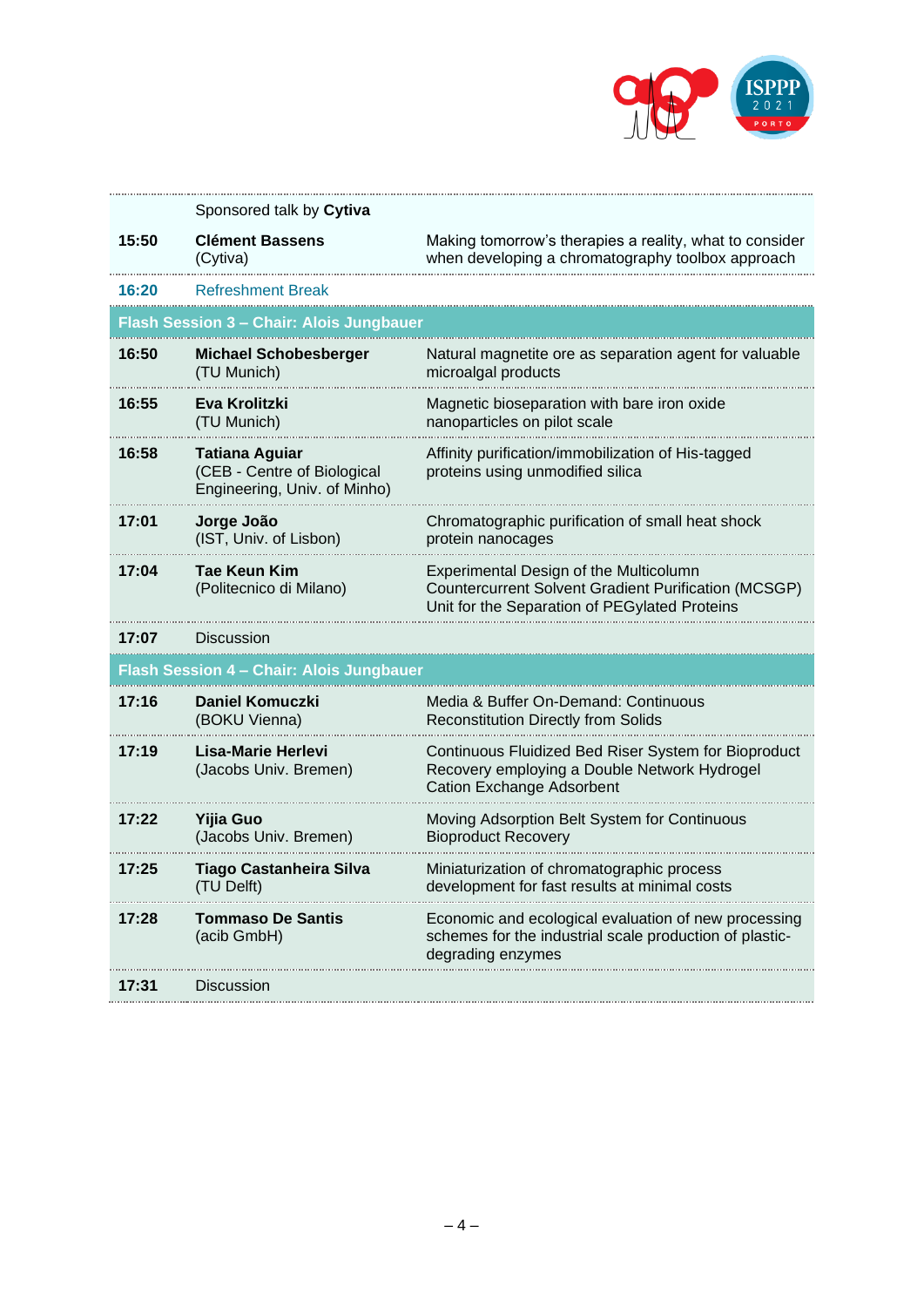

| Flash Session 5 - Chair: Alois Jungbauer |                                              |                                                                                                                                                                           |
|------------------------------------------|----------------------------------------------|---------------------------------------------------------------------------------------------------------------------------------------------------------------------------|
| 17:40                                    | <b>Ignacio Montes Serrano</b><br>(acib GmbH) | Experimental and simulated determination of the<br>volumetric power input in microtiter plates as a scale-<br>up strategy for the development of downstream<br>operations |
| 17:43                                    | Touraj Eslami<br>(BOKU Vienna)               | Capture step optimization in liquid chromatography                                                                                                                        |
| 17:46                                    | <b>Bettina Motycka</b><br>(BOKU Vienna)      | Determination of the conformation of cellobiose<br>dehydrogenase by small angle X-ray scattering                                                                          |
| 17:49                                    | Arménio Barbosa<br>(Nova Univ. of Lisbon)    | Molecular Modeling on the Discovery of synthetic<br>affinity-adsorbents                                                                                                   |
| 17:52                                    | Discussion                                   |                                                                                                                                                                           |
| <b>Poster Session</b>                    |                                              |                                                                                                                                                                           |
| 18:00                                    | Poster session                               |                                                                                                                                                                           |
| 18:45                                    | <b>Networking Reception</b>                  |                                                                                                                                                                           |

### **TUESDAY, NOVEMBER 9, 2021**

**Key Note Lecture – Chair: Sonja Berensmeier**

| 08:30 | <b>Steve Cramer</b><br>(Rensselaer Polytechnic<br>Institute) | Evaluation of Preferred Binding Orientations of<br>Protein Therapeutics in Multimodal Chromatographic<br>Systems using Biophysics and Simulations |
|-------|--------------------------------------------------------------|---------------------------------------------------------------------------------------------------------------------------------------------------|
|       | Session 4: Biopharmaceuticals I – Chair: Sonja Berensmeier   |                                                                                                                                                   |
| 09:20 | <b>Hans Johansson</b><br>(Purolite)                          | A new Protein A resin allowing quantitative elution of<br>human IgG at pH 5                                                                       |
| 09:40 | Julia Scheffel<br>(KTH Royal Institute of<br>Technology)     | A calcium-dependent Protein A-derived ligand for<br>mild purification of antibodies                                                               |
| 09:55 | Malin Jönsson<br>(KTH Royal Institute of<br>Technology)      | A metal-dependent protein domain derived from<br>Streptococcal Protein G enabling gentle elution of<br>migG1 and human Fab                        |
| 10:10 | Egbert Müller<br>(Tosoh Bioscience)                          | Purification of IgY by Mixed Mode Chromatography                                                                                                  |
| 10:30 | <b>Refreshment Break</b>                                     |                                                                                                                                                   |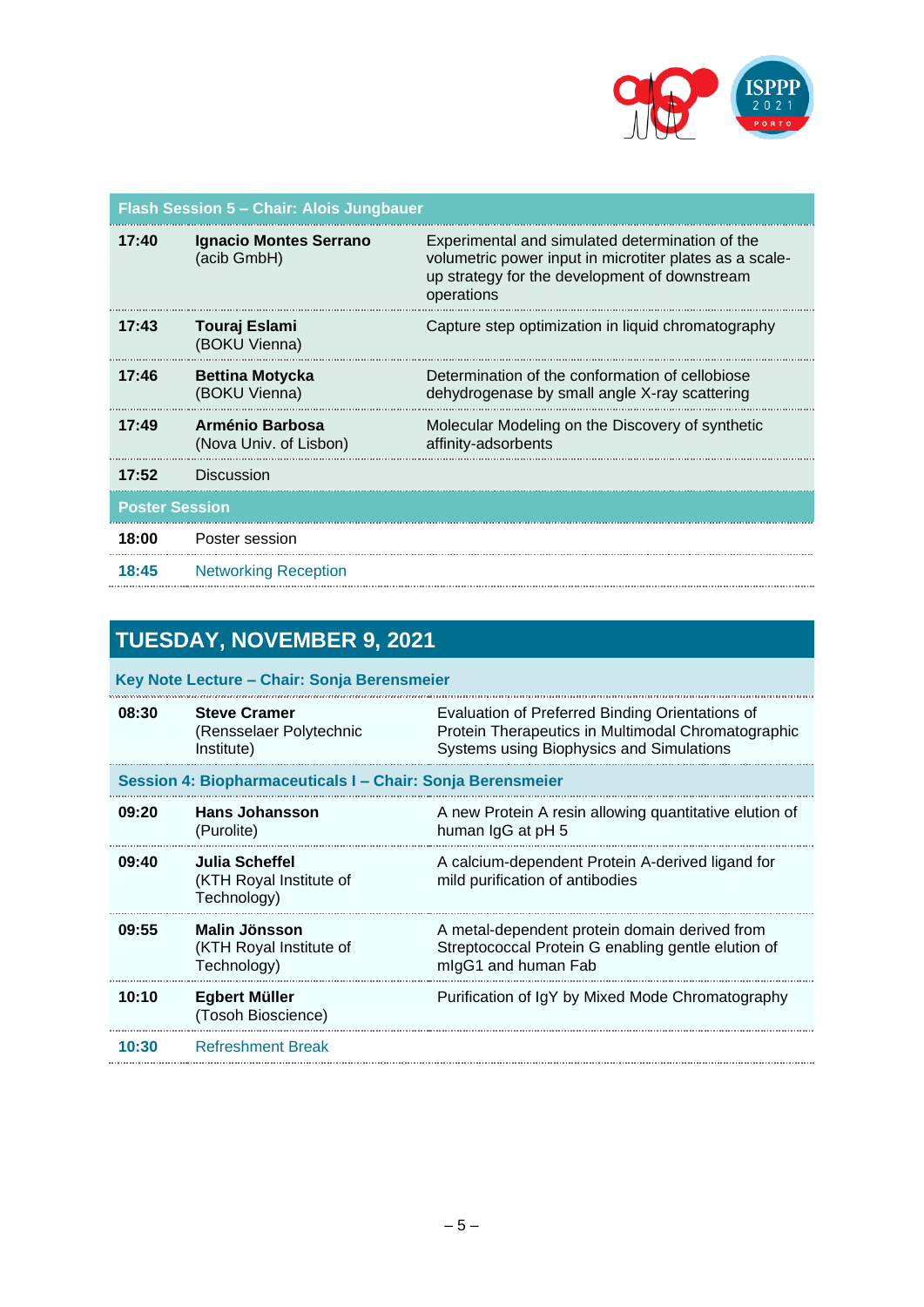

| Session 5: Biopharmaceuticals II - Chair: Raquel Aires Barros |                                                                                 |                                                                                                                                                                           |
|---------------------------------------------------------------|---------------------------------------------------------------------------------|---------------------------------------------------------------------------------------------------------------------------------------------------------------------------|
| 11:00                                                         | Sandra C. Bernardo<br>(CICS-UBI)                                                | Design of specific ligands for pre-miRNA purification                                                                                                                     |
| 11:20                                                         | Sara Sousa Rosa<br>(IBB - Institute for Bio-<br>engineering and Biosciences)    | A chromatography alternative for mRNA<br>manufacturing                                                                                                                    |
| 11:35                                                         | Ana Rita Santos<br>(iBB - Institute for Bio-<br>engineering and Biosciences)    | DNA-origami nanostructures: exploring<br>chromatography for the purification of single stranded<br><b>DNA</b> scaffolds                                                   |
| 11:50                                                         | Lucía Abarca Cabrera<br>(TU Munich)                                             | Separation of the main macromolecules from model<br>and biotechnological mixtures using iron oxide<br>nanoparticles                                                       |
| 12:05                                                         | Ana Cecília Roque<br>(UCIBIO, FCT-NOVA)                                         | Affinity magnetic precipitation for antibody purification                                                                                                                 |
| <u> Flash Session 6 – Chair: Ana Azevedo</u>                  |                                                                                 |                                                                                                                                                                           |
| 12:25                                                         |                                                                                 |                                                                                                                                                                           |
|                                                               | <b>Jonas Wege</b><br>(Tosoh Bioscience)                                         | Characterization of AAV5 Viral Vector by Size<br>Exclusion Chromatography-Multi-Angle Light<br><b>Scattering Technology</b>                                               |
| 12:30                                                         | Sónia Mendes<br>(Instituto de Biologia<br>Experimental e Tecnológica -<br>iBET) | Production of high-quality SARS-CoV-2 antigens:<br>Impact of bioprocess and storage on glycosylation,<br>biophysical attributes, and ELISA serologic tests<br>performance |
| 12:33                                                         | Johanna Tawe<br>(Bio-Works)                                                     | Increased lifetime of RPC resins in insulin production<br>by clean-up using a cation exchange step                                                                        |
| 12:36                                                         | <b>Cecilia Unoson</b><br>(Bio-Works)                                            | Oligonucleotide purifications using anion exchange<br>chromatography                                                                                                      |
| 12:39                                                         | Manasi Gaikwad<br>(Univ. Medical Center Hamburg<br>Eppendorf)                   | Fast quantification of proteoforms in therapeutic<br>protein using flow injection analysis coupled to mass<br>spectrometry                                                |
| 12:42                                                         | Discussion                                                                      |                                                                                                                                                                           |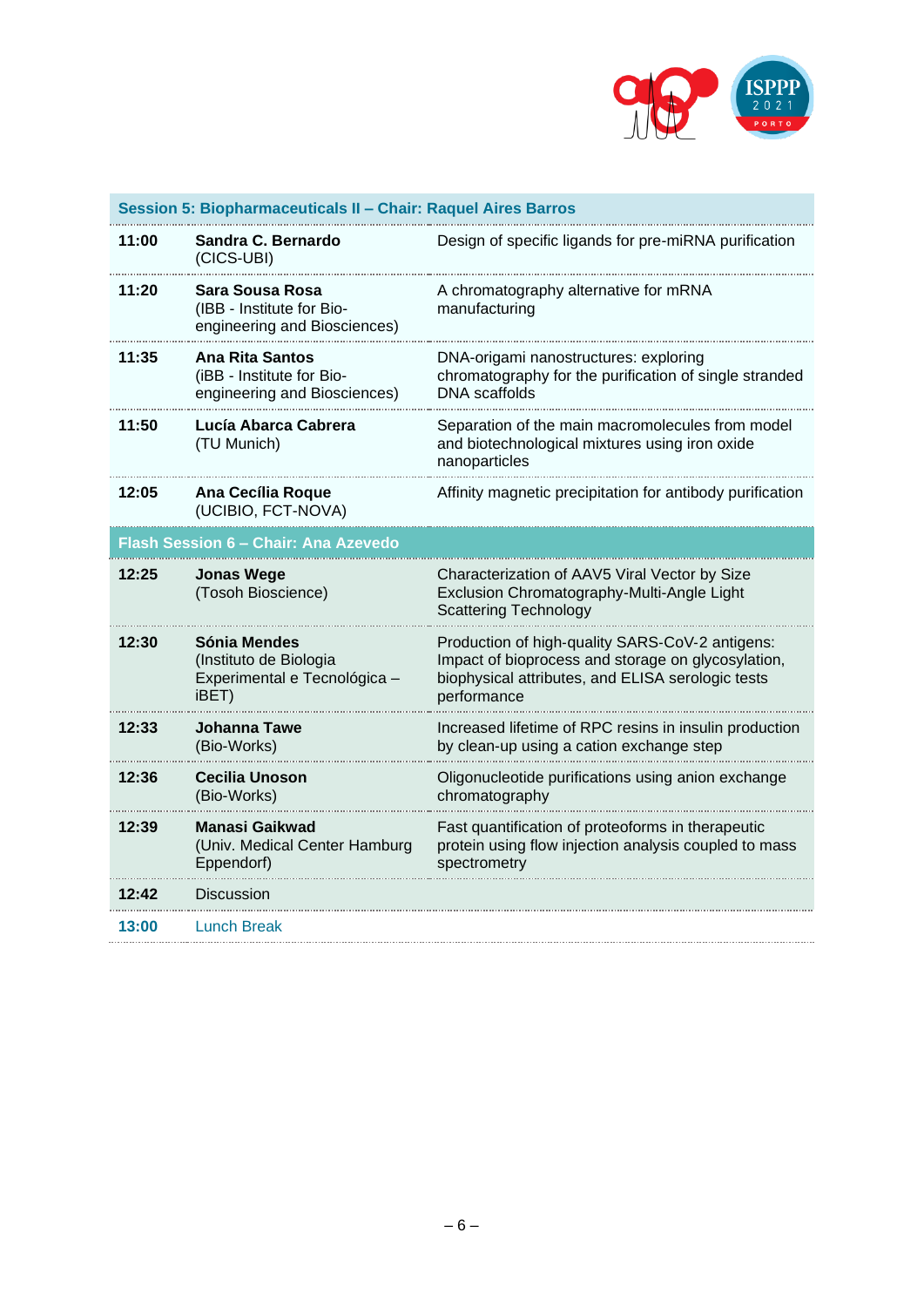

| Session 6: New Products - Chair: Cristina Peixoto |                                                                                      |                                                                                                                                                              |
|---------------------------------------------------|--------------------------------------------------------------------------------------|--------------------------------------------------------------------------------------------------------------------------------------------------------------|
| 14:30                                             | <b>Friederike Eilts</b><br>(Univ. of Applied Sciences<br>Mittelhessen)               | Time- and charge-dependent purification of<br>nanoparticles with the steric exclusion chromatography                                                         |
| 14:45                                             | <b>Keven Lothert</b><br>(Univ. of Applied Sciences<br>Mittelhessen)                  | Development of a scalable downstream purification<br>process for Parapoxvirus Ovis (ORFV) purification for<br>human and veterinary application               |
| 15:00                                             | Ana Sofia Moreira<br>(Instituto de Biologia<br>Experimental e Tecnológica -<br>iBET) | Improving processes and exploiting new tools for<br>Lentiviral vectors purification                                                                          |
| 15:15                                             | Viktoria Mayer<br>(acib GmbH)                                                        | Purification of enveloped Virus-Like Particles displaying<br>different membrane proteins by Heparin affinity<br>chromatography                               |
| 15:30                                             | <b>Angela Valentic</b><br>(Karlsruhe Inst. of Technology)                            | Effects of bound nucleic acids on the phase behavior<br>and purification process of HBcAg virus-like particles for<br>gene therapy                           |
| 15:45                                             | <b>Nils Hillebrandt</b><br>(Karlsruhe Inst. of Technology)                           | Process Analytical Technology for Diafiltration-based<br>Virus-like Particle Disassembly                                                                     |
| 16:00                                             | <b>Refreshment Break</b>                                                             |                                                                                                                                                              |
|                                                   | Session 7: Continuous Processing – Chair: Marcel Ottens                              |                                                                                                                                                              |
| 16:30                                             | Amin Javidanbardan<br>(Instituto Superior Técnico)                                   | Development of Next-generation Microchromatographic<br>System for Miniaturization of Bioprocess Development<br>with Some Insights from Philosophy of Science |
| 16:45                                             | <b>Narges Lali</b><br>(acib GmbH)                                                    | Residence Time Distribution of Chromatography Unit<br>Operation in Continuous Processing                                                                     |
| 17:00                                             | Diogo Faria<br>(Instituto Superior Técnico)                                          | Oscillatory flow reactor: a solution for continuous<br>biomanufacturing                                                                                      |
| 17:15                                             | <b>Mattia Sponchioni</b><br>(Politecnico di Milano)                                  | Design and Application of Twin-Column Countercurrent<br>Solvent Gradient Chromatography (MCSGP) to the<br>Purification of Oligonucleotides                   |
| 17:35                                             | Mariana Neves Sao Pedro<br>(TU Delft)                                                | Development of a Fluorescent Dye-Based Miniaturized<br>Sensor for Aggregate Detection in Integrated<br><b>Continuous Processing</b>                          |
| 17:50                                             | Maria del Carme Pons Royo<br>(acib GmbH)                                             | How to design continuous devices to improve tangential<br>flow filtration and product quality in protein precipitation                                       |
| 18:05                                             | End of session                                                                       |                                                                                                                                                              |
| 20:00                                             | <b>Conference Dinner</b>                                                             |                                                                                                                                                              |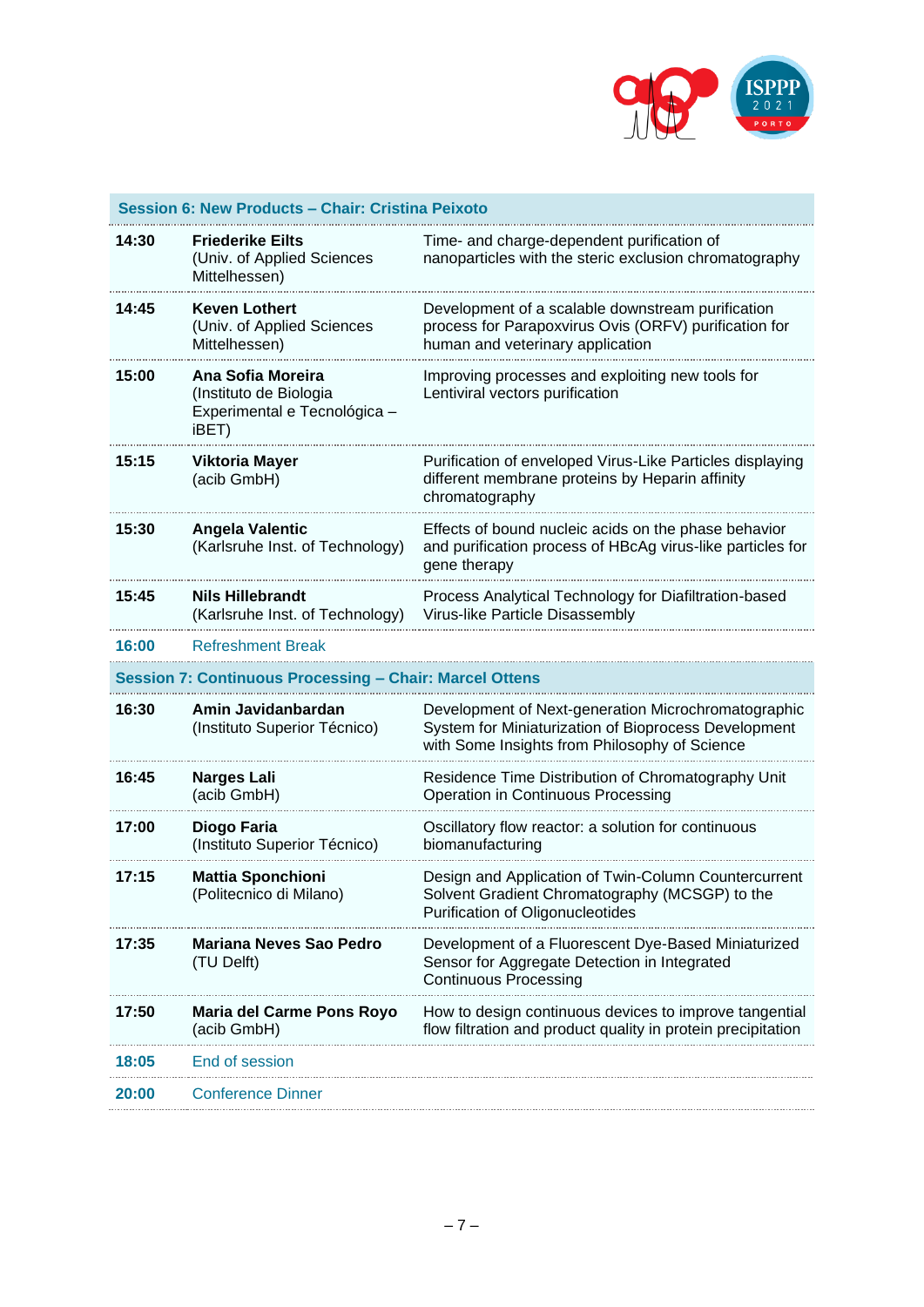

## **WEDNESDAY, NOVEMBER 10, 2021**

| 08:30                                                                  | <b>Arlindo Oliveira</b><br>(Instituto Superior Técnico)                                    | Deep Learning Applications in Molecular and Cellular<br>Biology                                                          |
|------------------------------------------------------------------------|--------------------------------------------------------------------------------------------|--------------------------------------------------------------------------------------------------------------------------|
| Session 8: Fundamentals and Modelling I - Chair: Egbert Mülle          |                                                                                            |                                                                                                                          |
| 09:20                                                                  | <b>Stefan Rauwolf</b><br>(TU Munich)                                                       | Interactions of Amino Acids and DNA at the Aqueous-<br>Silica-Interface                                                  |
| 09:35                                                                  | Leo Jakob<br>(BOKU Vienna)                                                                 | Protein-protein interactions in HIC dual salt systems                                                                    |
| 09:50                                                                  | <b>Jannette Kreusser</b><br>(TU Kaiserslautern)                                            | Influence of Salts and pH Value on the Adsorption of<br>Bovine Serum Albumin on a Mixed-Mode Resin                       |
| 10:05                                                                  | Aleš Podgornik<br>(Faculty of Chemistry and<br>Chemical Technology, Univ. of<br>Ljubljana) | Fast non-invasive determination of ionizable<br>functionalities via pH transient                                         |
| 10:25                                                                  | <b>Refreshment Break</b>                                                                   |                                                                                                                          |
| Session 9: Fundamentals and Modelling II - Chair: Cristina Dias-Cabral |                                                                                            |                                                                                                                          |
| 11:00                                                                  | Nikolaus Hammerschmidt<br>(Boehringer Ingelheim)                                           | Centrifugal separation - A modeling approach<br>considering feed and separator properties                                |
| 11:20                                                                  | <b>Maximilian Krippl</b><br>(BOKU Vienna)                                                  | Hybrid Modeling in Tangential Flow Filtration: Enabling<br>digital solutions for fast process development and<br>control |
| 11:35                                                                  | Ana Rufino<br>(University of Aveiro)                                                       | Separation of monoclonal antibodies using ionic-liquid-<br>based aqueous biphasic systems                                |
| 11:50                                                                  | Jorge F. B. Pereira<br>(Univ. of Coimbra)                                                  | Purification of green, red and yellow fluorescent<br>proteins using cholinium chloride-based aqueous<br>biphasic systems |
| 12:10                                                                  | Presentation of Awards and Concluding Remarks                                              |                                                                                                                          |
| 12:30                                                                  | End of conference                                                                          |                                                                                                                          |